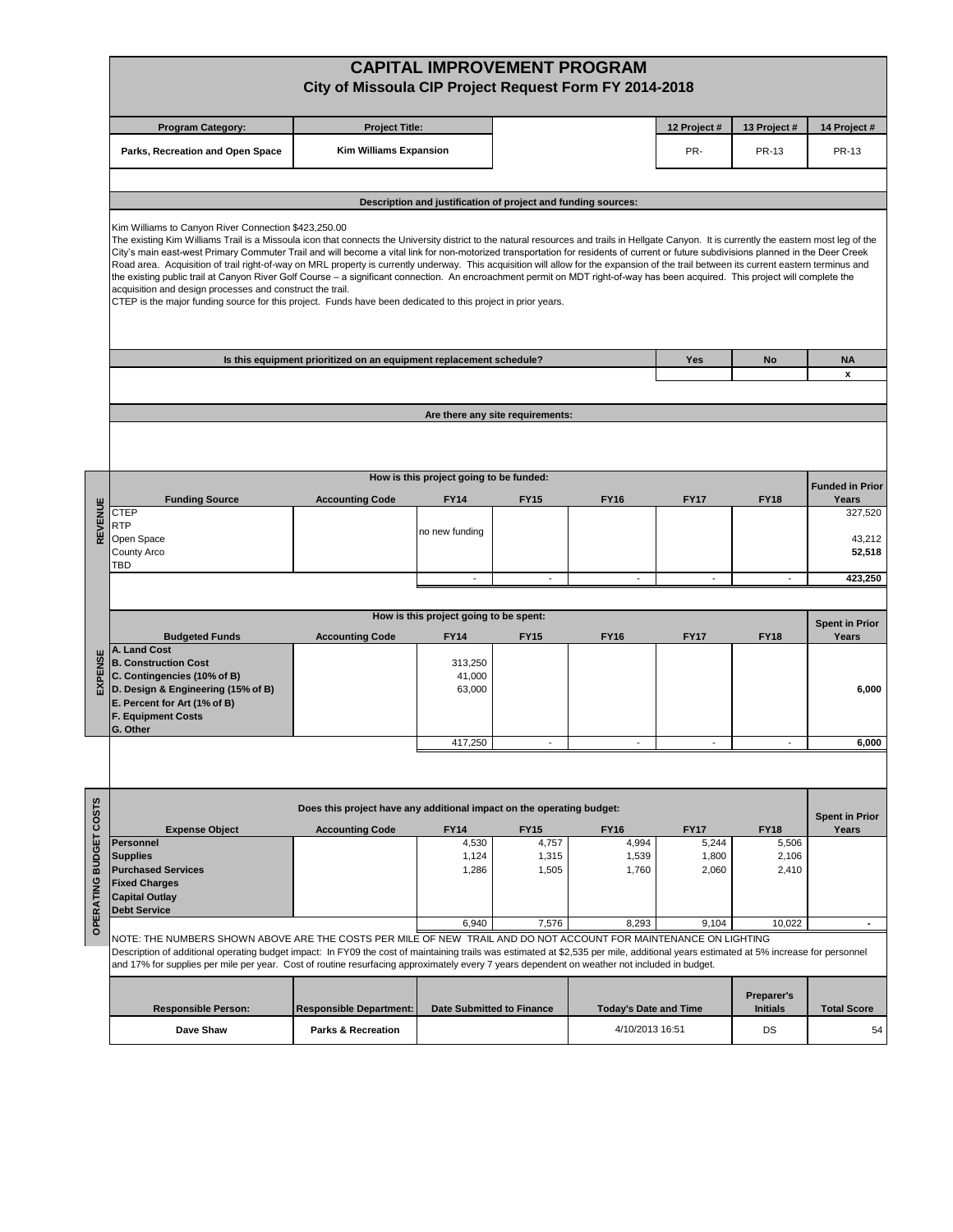| <b>CAPITAL IMPROVEMENT PROGRAM</b><br><b>Project Rating</b>                                                                                                                                                                                                                  |                               |                           |                                                                                                                                                                                                                                                                                                                                                                                                                                                                              |                                                                                                                                                                                                                                                                                                                                                                                                                                                                                                       |              |                              |  |  |  |  |  |
|------------------------------------------------------------------------------------------------------------------------------------------------------------------------------------------------------------------------------------------------------------------------------|-------------------------------|---------------------------|------------------------------------------------------------------------------------------------------------------------------------------------------------------------------------------------------------------------------------------------------------------------------------------------------------------------------------------------------------------------------------------------------------------------------------------------------------------------------|-------------------------------------------------------------------------------------------------------------------------------------------------------------------------------------------------------------------------------------------------------------------------------------------------------------------------------------------------------------------------------------------------------------------------------------------------------------------------------------------------------|--------------|------------------------------|--|--|--|--|--|
|                                                                                                                                                                                                                                                                              |                               |                           |                                                                                                                                                                                                                                                                                                                                                                                                                                                                              | (See C.I.P. Instructions For Explanation of Criteria)                                                                                                                                                                                                                                                                                                                                                                                                                                                 |              |                              |  |  |  |  |  |
| <b>Program Category:</b>                                                                                                                                                                                                                                                     | <b>Project Title:</b>         |                           |                                                                                                                                                                                                                                                                                                                                                                                                                                                                              | <b>PR-04</b>                                                                                                                                                                                                                                                                                                                                                                                                                                                                                          |              | 10 Project #                 |  |  |  |  |  |
| Parks, Recreation<br>and Open Space                                                                                                                                                                                                                                          | <b>Kim Williams Expansion</b> |                           |                                                                                                                                                                                                                                                                                                                                                                                                                                                                              |                                                                                                                                                                                                                                                                                                                                                                                                                                                                                                       | <b>PR-13</b> |                              |  |  |  |  |  |
| <b>Qualitative Analysis</b>                                                                                                                                                                                                                                                  |                               | Yes                       | No                                                                                                                                                                                                                                                                                                                                                                                                                                                                           | <b>Comments</b>                                                                                                                                                                                                                                                                                                                                                                                                                                                                                       |              |                              |  |  |  |  |  |
| 1. Is the project necessa<br>state, or local legal requirements? This cri-<br>terion includes projects mandated by Court<br>Order to meet requirements of law or other<br>requirements. Of special concern is that the<br>project be accessible to the handicapped.          |                               |                           | x                                                                                                                                                                                                                                                                                                                                                                                                                                                                            |                                                                                                                                                                                                                                                                                                                                                                                                                                                                                                       |              |                              |  |  |  |  |  |
| 2. Is the project necessary to fulfill a con-<br>tractual requirement? This criterion includes<br>Federal or State grants which require local<br>participation. Indicate the Grant name and<br>number in the comment column.                                                 |                               |                           | x                                                                                                                                                                                                                                                                                                                                                                                                                                                                            |                                                                                                                                                                                                                                                                                                                                                                                                                                                                                                       |              |                              |  |  |  |  |  |
| 3. Is this project urgently required? Will de-<br>lay result in curtailment of an essential ser-<br>vice? This statement should be checked<br>"Yes" only if an emergency is clearly indi-<br>cated; otherwise, answer "No". If "Yes",<br>be sure to give full justification. |                               |                           | X                                                                                                                                                                                                                                                                                                                                                                                                                                                                            |                                                                                                                                                                                                                                                                                                                                                                                                                                                                                                       |              |                              |  |  |  |  |  |
| 4. Does the project provide for and/or im-<br>prove public health and/or public safety?<br>This criterion should be answered "No" un-<br>less public health and/or safety can be<br>shown to be an urgent or critical factor.                                                |                               |                           | x                                                                                                                                                                                                                                                                                                                                                                                                                                                                            | Air quality improvements and quality of life improvements are benefits of this project.                                                                                                                                                                                                                                                                                                                                                                                                               |              |                              |  |  |  |  |  |
| <b>Quantitative Analysis</b>                                                                                                                                                                                                                                                 |                               | Raw<br>Score<br>Range     |                                                                                                                                                                                                                                                                                                                                                                                                                                                                              | <b>Comments</b>                                                                                                                                                                                                                                                                                                                                                                                                                                                                                       | Weight       | <b>Total</b><br><b>Score</b> |  |  |  |  |  |
| 5. Does the project result in maximum<br>benefit to the community from the<br>investment dollar?                                                                                                                                                                             |                               | $(0-3)$<br>$\overline{2}$ |                                                                                                                                                                                                                                                                                                                                                                                                                                                                              | Yes. Trails represent a significant financial benefit to the City and are an effective way to use public<br>funding. Trail development costs a fraction of what typical road or highway construction costs on a<br>per traveler basis. Trails can carry 5 to 10 times the number of people that a typical driving lane<br>can. Other benefits to the community are indirect such as health befits associated with more<br>physical activity in one's daily routine.                                   |              |                              |  |  |  |  |  |
| 6. Does the project require speedy<br>implementation in order to assure its<br>maximum effectiveness?                                                                                                                                                                        |                               | $(0-3)$<br>$\overline{2}$ |                                                                                                                                                                                                                                                                                                                                                                                                                                                                              | Yes. Each year the project is delayed, costs increase. This is true for consultant fees, materials,<br>contracted labor and acquisition when needed.                                                                                                                                                                                                                                                                                                                                                  |              |                              |  |  |  |  |  |
| $(0-3)$<br>7. Does the project conserve energy,<br>3<br>cultural or natural resources, or reduce<br>pollution?                                                                                                                                                               |                               |                           | Yes. Trips taken by biking and walking replace trips taken by car thus reducing traffic congestion<br>and pollution. Trail projects conserve energy by requiring less energy consumption in their<br>$\overline{4}$<br>construction and by reducing the number of vehicles on the roads. Well connected bike/ped<br>infrastructure encourages compact, mixed-use development which reduces sprawl that is<br>destructive to the natural resources surrounding our community. |                                                                                                                                                                                                                                                                                                                                                                                                                                                                                                       |              |                              |  |  |  |  |  |
| 8. Does the project improve or expand<br>upon essential City services where such<br>services are recognized and accepted as<br>being necessary and effective?                                                                                                                |                               | $(0-2)$<br>3              |                                                                                                                                                                                                                                                                                                                                                                                                                                                                              | Yes. This project will extend the City's Active Transportation System made up of a network of<br>sidewalks, bike lanes, bike routes and trails. This critical transportation system provides<br>transportation options to the general public that are economical, accessible and promote healthy<br>living. This trail will be designated as Primary Commuter Trail to provide increased connectivity to<br>major destinations in town; specifically Southgate Mall and the surrounding neighborhood. |              |                              |  |  |  |  |  |
| 9. Does the project specifically relate to the<br>City's strategic planning priorities or other<br>plans?                                                                                                                                                                    |                               | $(0-3)$<br>3              |                                                                                                                                                                                                                                                                                                                                                                                                                                                                              | Yes. The project is supported by the Master Parks Plan, the Active Transportation Plan and the<br>Long Range Transportation Plan. It is an integral part of the City's TDM plan to reduce VMT 6%.<br>This project will be designated as Primary Commuter Trail to expand the City's system. This project<br>is supported by the public as evidenced in the City's planning documents.                                                                                                                 |              |                              |  |  |  |  |  |
|                                                                                                                                                                                                                                                                              |                               |                           |                                                                                                                                                                                                                                                                                                                                                                                                                                                                              | <b>Total Score</b>                                                                                                                                                                                                                                                                                                                                                                                                                                                                                    |              | 54                           |  |  |  |  |  |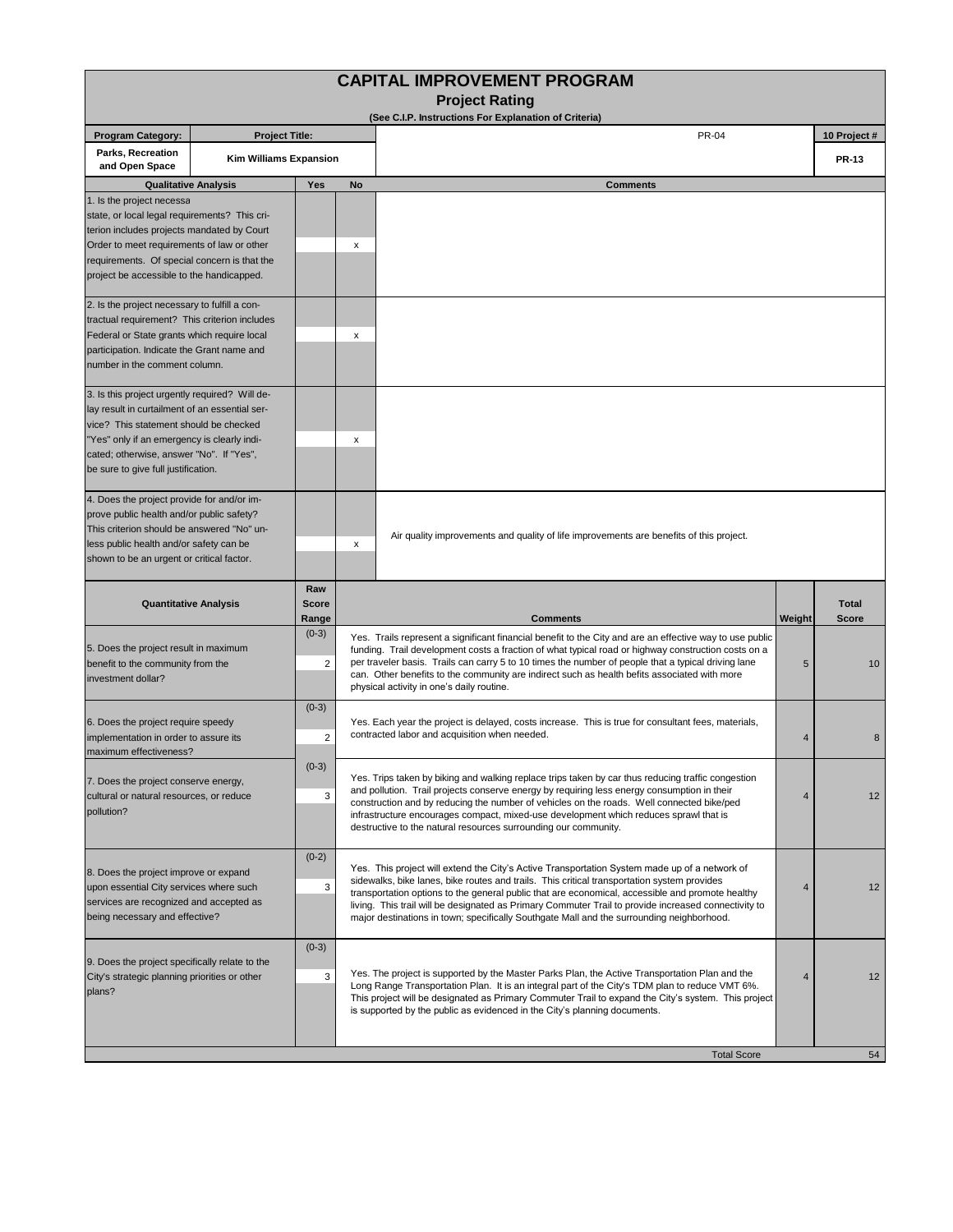## **Surface Transportation Program Enhancements (STPE) - CITY**

∍

| <b>Project</b>                                | <b>Description</b>                   |              | <b>Program Schedule</b> |              |                  |       |       |        | <b>Funding Source</b> |         |
|-----------------------------------------------|--------------------------------------|--------------|-------------------------|--------------|------------------|-------|-------|--------|-----------------------|---------|
|                                               |                                      | <b>Phase</b> |                         |              |                  |       |       | Local  | <b>State</b>          | Federal |
| <b>Sponsor</b>                                | <b>Current TIP Est. Cost</b>         |              | 2011                    | 2012         | 2013             | 2014  | 2015  | 13.42% | 13.42%                | 86.58%  |
| City                                          |                                      |              |                         |              |                  |       |       |        |                       |         |
| Carryover                                     |                                      |              | 1.327.3                 | 1,318.8      | 467.6            | 56.1  | 165.6 |        |                       |         |
| Federal Allocation (Estimated)                |                                      |              | 377.4                   | 334.6        | 334.6            | 334.6 | 334.6 |        |                       |         |
| <b>Silver Park and Millsite Trail</b>         | California St. Bridge to             | PE           |                         |              |                  |       |       |        |                       |         |
| Funds Obligated FFY08 \$774.5                 | Bitterroot Branch /                  | <b>ROW</b>   |                         |              |                  |       |       |        |                       |         |
|                                               | Milwaukee Trail                      | <b>CN</b>    |                         |              |                  |       |       | 0.0    |                       | 0.0     |
| City Parks Department/ MRA                    | 0.0                                  | <b>Total</b> | 0.0                     | 0.0          | 0.0              | 0.0   | 0.0   | 0.0    | 0.0                   | 0.0     |
| <b>Bitterroot BranchTrail Grade-Separated</b> | Sidewalk installation                | PE           |                         |              |                  |       |       |        |                       |         |
| <b>Crossing at Russell</b>                    | through park                         | <b>ROW</b>   |                         |              |                  |       |       |        |                       |         |
|                                               |                                      | <b>CN</b>    |                         |              |                  |       | 362.6 | 48.7   |                       | 313.9   |
| City Public Works                             | 362.6                                | <b>Total</b> | 0.0                     | 0.0          | 0.0              | 0.0   | 362.6 | 48.7   | 0.0                   | 313.9   |
| <b>Lolo Street Sidewalk</b>                   | Const. sidewalks where               | PE           |                         |              |                  |       |       |        |                       |         |
|                                               | none exist.                          | <b>ROW</b>   |                         |              |                  |       |       |        |                       |         |
|                                               |                                      | <b>CN</b>    | 0.0                     | 88.8         |                  |       |       | 11.9   |                       | 76.9    |
| <b>City Public Works</b>                      | 88.8                                 | Total        | 0.0                     | 88.8         | 0.0              | 0.0   | 0.0   | 11.9   | 0.0                   | 76.9    |
| <b>Bike Commuter Network</b>                  | Kim Williams to Canyon River,        | PF           |                         |              |                  |       |       |        |                       |         |
|                                               | Deer Creek Connections.              | <b>ROW</b>   |                         |              |                  | 260.0 |       | 34.9   |                       | 225.1   |
|                                               | Milwaukee Trail Phase I (Reserve to  |              |                         |              |                  |       |       |        |                       |         |
|                                               | Mullan)                              | CN           | 355.0                   | 204.0        |                  |       |       | 75.0   |                       | 484.0   |
| City Parks Department                         | 819.0                                | <b>Total</b> | 355.0                   | 204.0        | 0.0              | 260.0 | 0.0   | 109.9  | 0.0                   | 709.1   |
| <b>Milwaukee Trail West</b>                   | Trail connection between             | PE           |                         |              |                  |       |       | 0.0    |                       | 0.0     |
| Funds Obligated FY06 \$385 for ROW            | <b>Russell &amp; Reserve Streets</b> | <b>ROW</b>   |                         |              |                  |       |       |        |                       |         |
| FY10 \$478,650                                |                                      | CN           |                         |              |                  |       |       | 0.0    |                       | 0.0     |
| City Parks Department                         | 0.0                                  | <b>Total</b> | 0.0                     | 0.0          | 0.0              | 0.0   | 0.0   | 0.0    | 0.0                   | 0.0     |
| <b>Crosswalk Improvements</b>                 |                                      | PF           | 28.3                    |              |                  |       |       | 3.8    |                       | 24.5    |
| (Campus Street Crossings)                     |                                      |              |                         |              |                  |       |       |        |                       |         |
|                                               |                                      | CN           |                         |              | 311.7            |       |       | 41.8   |                       | 269.9   |
| City Public Works                             | 340.1                                | <b>Total</b> | 28.3                    | 0.0          | 311.7            | 0.0   | 0.0   | 45.6   | 0.0                   | 294.4   |
| <b>Milwaukee Trail Grade-Separated</b>        |                                      | PE           |                         |              |                  |       |       |        |                       |         |
| <b>Crossing at Russell</b>                    | Grade separated bike/ped crossing    | <b>ROW</b>   |                         |              |                  |       |       |        |                       |         |
|                                               |                                      | <b>CN</b>    |                         |              | 550.0            |       |       | 73.8   |                       | 476.2   |
| City Public Works                             | 550.0                                | <b>Total</b> | 0.0                     | 0.0          | 550.0            | 0.0   | 0.0   | 73.8   | 0.0                   | 476.2   |
| <b>Grant Creek Trail</b>                      |                                      | PE           | 62.3                    |              |                  |       |       | 8,4    |                       | 54.0    |
| Bike/Ped trail up Grant Creek                 | <b>Bike/Ped Improvements</b>         | IC           |                         | 39.7         |                  |       |       | 5.3    |                       | 34.3    |
|                                               |                                      | CN           |                         | 1.037.2      |                  |       |       | 139.2  |                       | 898.0   |
| City Parks Department                         | 1,139.2                              | Total        |                         | 62.3 1,076.8 | 0.0 <sub>1</sub> | 0.0   | 0.0   | 152.9  | 0.0                   | 986.3   |
| City STPE total (including match)             | 3,299.6                              | 0.0          | 445.7                   | 1.369.6      | 861.7            | 260.0 | 362.6 | 442.8  | 0.0                   | 2,856.8 |
|                                               | <b>Federal</b>                       |              | 385.9                   | 1,185.8      | 746.1            | 225.1 | 313.9 |        |                       |         |
|                                               | Local                                |              | 59.8                    | 183.8        | 115.6            | 34.9  | 48.7  |        |                       |         |
|                                               | <b>Balance</b>                       |              | 1,318.8                 | 467.6        | 56.1             | 165.6 | 186.3 |        |                       |         |

07/19/2011

 $19\,$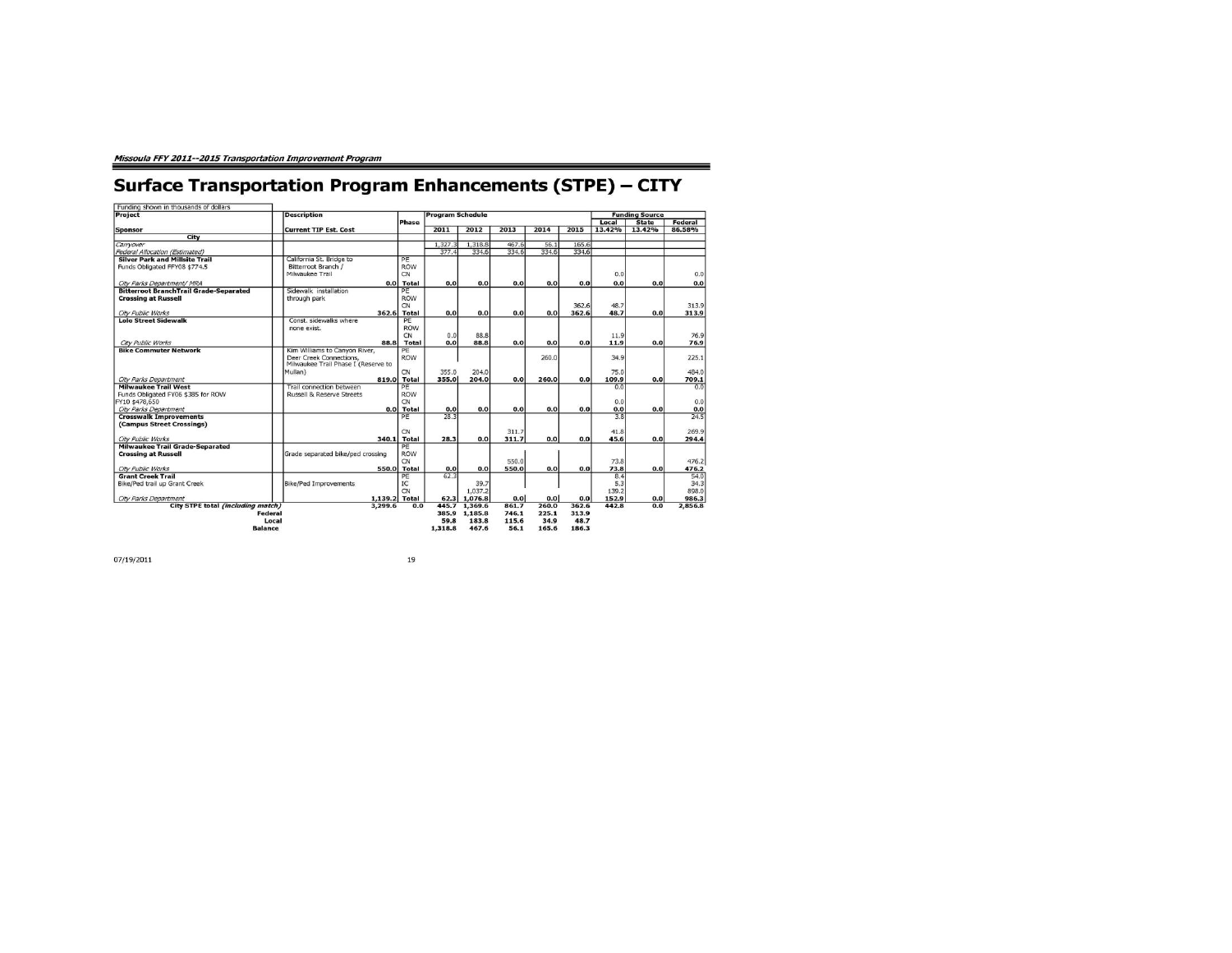| Rank Project                                                                                     | Agency | <b>Estimate S</b> Description |  | <b>Comments</b> |
|--------------------------------------------------------------------------------------------------|--------|-------------------------------|--|-----------------|
| RANKING WAS PROPOSED BY STAFF AND DOES NOT NECESSARALY REPRESENT RANKING PER THE FINAL LRTP      |        |                               |  |                 |
| NOTE: THE FOLLOWING LIST IS FROM THE JANUARY 2009 LRTP - NOTES HAVE BEEN ADDED FOR CLARIFICATION |        |                               |  |                 |

**HIGH PRIORITY PROJECTS**

**Rank Project Agency Estimate \$ Description Comments Sources Nbhd. Pop.**

|                |                                                          |                 |                   | Underpass at Russell and Milwaukee Trail                                                                                   | - Already in plans for Russell Street                                                 |                                             |                           |  |
|----------------|----------------------------------------------------------|-----------------|-------------------|----------------------------------------------------------------------------------------------------------------------------|---------------------------------------------------------------------------------------|---------------------------------------------|---------------------------|--|
|                |                                                          |                 |                   | Parks working on easement acquisition<br>west of Russell. Project will include                                             | rebuild - Essential connection for the<br>ED/RR neighborhood for non-mot              |                                             |                           |  |
|                | <b>Construct Milwaukee Trail</b>                         |                 |                   | substantial grading work to make ramps                                                                                     | connection to riverfront parks and                                                    | UTP 89#40, MPP,                             |                           |  |
| 1              | Underpass at Russell Street Eng/Parks                    |                 |                   | \$2,000,000 accessible and safe.                                                                                           | downtown                                                                              | <b>NMTP</b>                                 | ED                        |  |
|                |                                                          |                 |                   |                                                                                                                            | As traffic on Russell increases, it will<br>become more difficult to cross on the     |                                             |                           |  |
|                |                                                          |                 |                   |                                                                                                                            | BBT. The BBT is a high volume                                                         |                                             |                           |  |
| $\overline{2}$ | <b>Bitterroot Branch Trail</b>                           | Parks           |                   |                                                                                                                            | commuter trail that justifies separate-<br>grade crossings                            | UTP p.89#46<br>(Updated)                    | F <sub>2</sub> F,<br>ROSE |  |
|                | Underpass at Russell                                     |                 |                   | \$1,500,000 Underpass at BBT and Russell                                                                                   | This project is in progress. Parks is                                                 |                                             |                           |  |
|                |                                                          |                 |                   |                                                                                                                            | acquiring ROW for the trail and plans to                                              | UTP p.89#42, MPP,                           |                           |  |
|                | Milwaukee Trail - Russell to                             |                 |                   | Extend Milwaukee from Russell to                                                                                           | move into design in fall of 08 and<br>construction spring 09. It is in the FY09       | NMTP, OSP 06, Wye<br>Mullan Plan, ED/RR     |                           |  |
| 3              | Reserve (updated name)                                   | Parks           | \$885,000 Reserve |                                                                                                                            | СIР                                                                                   | Nbhd. Plan                                  | ED                        |  |
|                |                                                          |                 |                   |                                                                                                                            |                                                                                       |                                             |                           |  |
|                | Complete Bitterroot Branch                               |                 |                   |                                                                                                                            | This project has been a high priority for<br>the City for several years. It would     |                                             |                           |  |
|                | Trail between North and                                  |                 |                   | This project will consist of ROW                                                                                           | create a much needed connection in the                                                |                                             |                           |  |
|                | Livingston - Include crossing                            |                 |                   | acquisition, construction of a trail between                                                                               | BBT creating direct access between                                                    | UTP p.89#49, p.92#11                        |                           |  |
| 4              | improvements at Johnson &<br>South                       | Parks           |                   | North and Livingston and improved<br>\$1,000,000 trail/ped crossings at Johnson & South.                                   | several neighborhoods, Southgate Mall,<br>downtown and several parks.                 | (Updated), MPP,<br><b>NMTP</b>              | F <sub>2F</sub> , SGT     |  |
|                | Develop trails under the                                 |                 |                   | Creates better connections under new                                                                                       |                                                                                       |                                             |                           |  |
|                | north and south ends of the                              |                 |                   | Russell Bridge with 10' paved trails on                                                                                    | Already in plans for Russell Street                                                   | UTP04 p.89#35,                              |                           |  |
| 5              | <b>Russell Street Bridge</b>                             | <b>MDT/City</b> |                   | \$1,000,000 North and South sides of bridge                                                                                | rebuild                                                                               | p.92#20, MPP, NMTP                          | ED, RF                    |  |
|                |                                                          |                 |                   | Build trails along the south bank of the                                                                                   |                                                                                       |                                             |                           |  |
|                |                                                          |                 |                   | Clark Fork between Osprey stadium and<br>California Street and continues the BBT                                           | This is an important connection that<br>expands the riverfront trail system. It       | UTP p.89#33, p.92#7,                        |                           |  |
|                | Silver Park Trails (updated                              |                 |                   | north from the circle to the River as part of                                                                              | would serve as a commuter route as well                                               | MPP, FY09 CIP from                          |                           |  |
| 6              | name)                                                    | <b>MRA</b>      |                   | \$500,000 the Silver Park development project.                                                                             | as a recreational route.                                                              | <b>MRA</b>                                  | RF                        |  |
|                |                                                          |                 |                   |                                                                                                                            | As traffic on 3rd increases, it will become                                           |                                             |                           |  |
|                | <b>Bitterroot Branch Trail</b>                           |                 |                   |                                                                                                                            | more difficult to cross on the BBT. The                                               |                                             |                           |  |
|                | separate-grade crossing of                               |                 |                   |                                                                                                                            | BBT is a high volume commuter trail that                                              |                                             |                           |  |
| $\overline{7}$ | 3rd St.                                                  | Parks           |                   | \$1,500,000 Underpass at BBT and 3rd<br>Construct a trail in the River Rd ROW from                                         | justifies separate-grade crossings                                                    | MPP - New for UTP                           | <b>RF</b>                 |  |
|                |                                                          |                 |                   | the west side of the California St. Bridge to                                                                              |                                                                                       |                                             |                           |  |
|                | River Road Trail - California                            |                 |                   | the proposed Russell St. bridge and the                                                                                    |                                                                                       |                                             |                           |  |
|                | St. to Russell St. (updated                              |                 |                   | planned trail crossing under it. May<br>require some ROW acquisition at east end This trail is a continuation of the south |                                                                                       | UTP p.89#34<br>(Updated), MPP,              |                           |  |
| 8              | name)                                                    | Parks           |                   | \$500,000 of River Rd.                                                                                                     | shore riverfront system                                                               | <b>NMTP</b>                                 | RF, ED                    |  |
|                |                                                          |                 |                   |                                                                                                                            | This is an important connection between                                               |                                             |                           |  |
|                |                                                          |                 |                   |                                                                                                                            | local neighborhoods, schools, shopping                                                |                                             |                           |  |
|                |                                                          |                 |                   |                                                                                                                            | districts, and parks. A separate-grade                                                |                                             |                           |  |
|                |                                                          |                 |                   |                                                                                                                            | crossing would be preferable here but<br>improved at-grade conditions would           |                                             |                           |  |
|                |                                                          |                 |                   |                                                                                                                            | suffice. The South Ave. Trail and the                                                 |                                             |                           |  |
|                |                                                          |                 |                   |                                                                                                                            | Larchmont Trail will be extended to this                                              |                                             |                           |  |
| 9              | Reserve & South crossing<br>improvements                 | City            |                   | Improve bike and ped movements through<br>\$1,000,000 this intersection                                                    | intersection and must be accommodated<br>by this project.                             | MPP - New for UTP                           | F <sub>2</sub> F          |  |
|                |                                                          |                 |                   |                                                                                                                            | Reserve and 3rd is a significant crossing                                             |                                             |                           |  |
|                |                                                          |                 |                   |                                                                                                                            | for bikes & pads. It is a connection to                                               |                                             |                           |  |
| 10             | Reserve & 3rd - Bike/Ped<br><b>Crossing improvements</b> | Parks           |                   | Improve bike and ped movements through<br>\$1,000,000 this intersection                                                    | Hawthorn School and for Orchard<br>Homes to Downtown                                  | MPP - New for UTP                           | F2F, ED                   |  |
|                |                                                          |                 |                   |                                                                                                                            |                                                                                       |                                             |                           |  |
|                |                                                          |                 |                   |                                                                                                                            | These trails will connection existing and<br>future trails to the east end of the Kim |                                             |                           |  |
|                |                                                          |                 |                   |                                                                                                                            | Williams Trail which lies on the                                                      |                                             |                           |  |
|                |                                                          |                 |                   | Acquire ROW from MRL & MDT to create                                                                                       | Milwaukee Line. These trails will be the                                              |                                             |                           |  |
|                | Kim Williams Expansion to<br>Canyon River & Clark Fork   |                 |                   | a trail from the east end of the Kim                                                                                       | commuter connections for local<br>neighborhoods to the University District            | UTP p.88#11                                 |                           |  |
|                | Subdivisions (updated                                    |                 |                   | Williams to the trail at Canyon River Golf<br>Course and to the proposed Clark Fork                                        | and downtown. They will also serve as a (Updated), MPP,                               |                                             |                           |  |
| 11             | name)                                                    | Parks           |                   | \$507,000 Subdivisions.                                                                                                    | significant recreational system.                                                      | <b>NMTP</b>                                 | UD, EM                    |  |
|                |                                                          |                 |                   |                                                                                                                            | This would be part of the Miller Creek<br>Project and would connect future            |                                             |                           |  |
|                |                                                          |                 |                   | Create an underpass of Reserve St. at the                                                                                  | bike/ped facilities (preferably trails)                                               |                                             |                           |  |
|                | <b>Bitterroot Branch Trail</b>                           |                 |                   | Old Hwy 93 & Reserve intersection.                                                                                         | across Reserve and serve as part of                                                   | UTP p.89#55,                                |                           |  |
| 12             | separate-grade crossing of<br>Reserve St. at Old Hwy 93  | Parks           |                   | Include bike lanes or bikeway on Old 93<br>\$2,000,000 east of Reserve.                                                    | the Missoula to Lolo Trail extension of<br>the BBT.                                   | p.92#13, MPP, NMTP,<br>Miller Creek Project | RF, MH,<br>WS             |  |
|                |                                                          |                 |                   |                                                                                                                            | The Bitterroot Trail Committee, a local                                               |                                             |                           |  |
|                |                                                          |                 |                   |                                                                                                                            | citizens' group, is working on route                                                  |                                             |                           |  |
|                |                                                          |                 |                   |                                                                                                                            | determination for this project. This trail<br>would extend the BBT all the way to     |                                             |                           |  |
|                |                                                          |                 |                   | Designate most feasible route, acquire                                                                                     | Lolo. It is anticipated that this trail                                               |                                             |                           |  |
|                |                                                          |                 |                   | ROW where necessary, and construct a                                                                                       | connection would alleviate some of the                                                | UTP p.90#59                                 |                           |  |
| 13             | Missoula to Lolo Trail<br>(updated name)                 | Parks           |                   | trail that links the south end of the BBT in<br>\$4,000,000 Missoula to the Hwy 93 trail system in Lolo                    | traffic congestion on Hwy 93. This is in<br>Missoula County.                          | (Updated), MPP,<br><b>NMTP</b>              | Lolo                      |  |
|                |                                                          |                 |                   |                                                                                                                            | This would complete these trail to the                                                |                                             |                           |  |
|                |                                                          |                 |                   |                                                                                                                            | intersection of South and Reserve.                                                    |                                             |                           |  |
|                | South Ave. Trail and                                     |                 |                   | Extend the South Ave. Trail east to<br>Reserve Street in the public ROW.                                                   | They would need to be tied into the<br>bike/ped improvements planned for the          |                                             |                           |  |
|                | Larchmont Trail Completion                               |                 |                   | Extend the Larchmont Trail north to South                                                                                  | "Reserve and South crossing                                                           | UTP p.89#53                                 |                           |  |
| 14             | (updated name)                                           | Parks           |                   | \$300,000 Ave. in public ROW.                                                                                              | improvements" project.                                                                | (Updated)                                   | F <sub>2</sub> F          |  |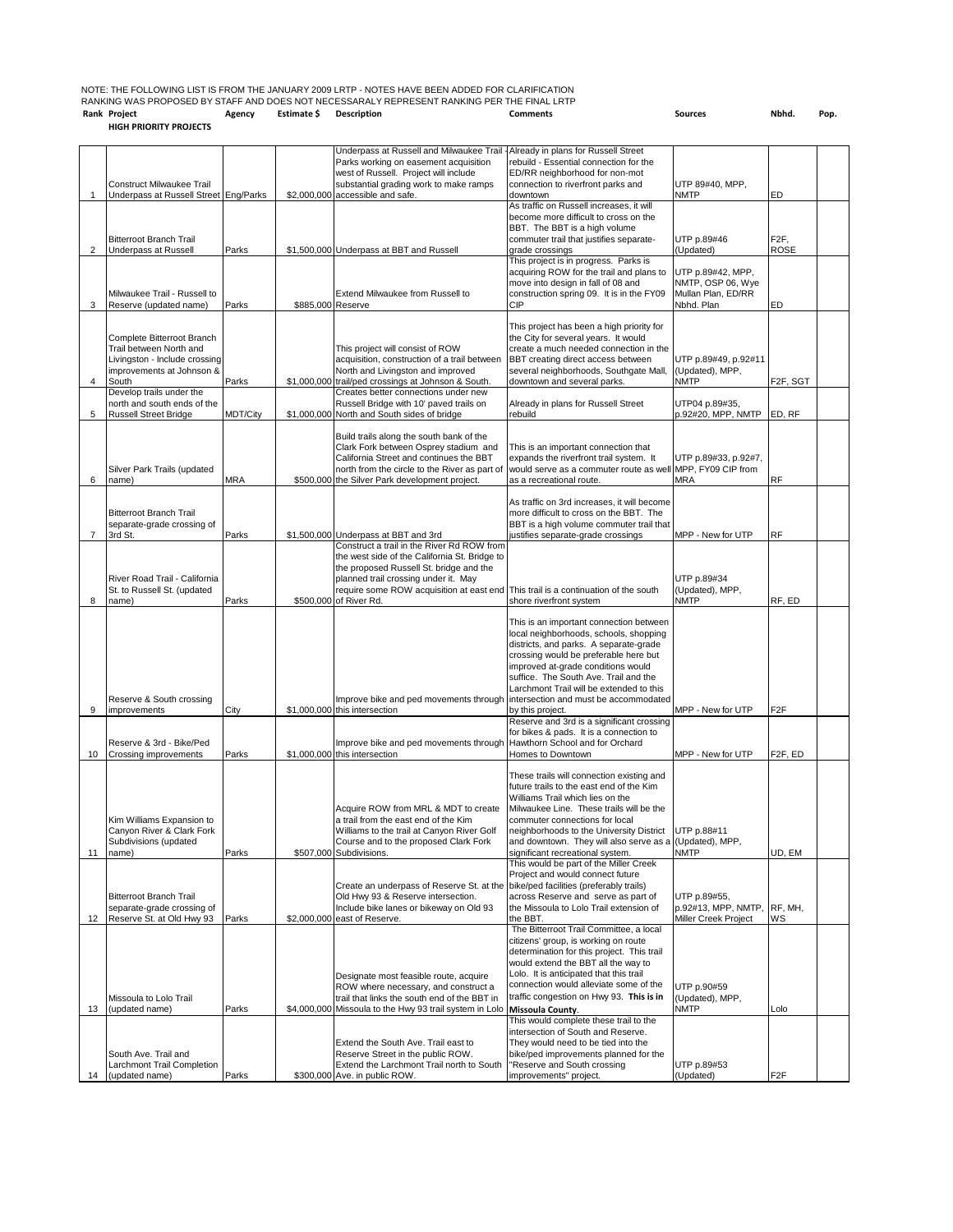|          |                                                                                                                            |                                        |                      |                                                                                                                                                                                                                                                                                                                                                           | This project is an essential non-<br>motorized connection between the<br>Mullan area neighborhoods, schools,<br>parks and downtown. When the                                                                                                                                                                                        |                                                        |                      |
|----------|----------------------------------------------------------------------------------------------------------------------------|----------------------------------------|----------------------|-----------------------------------------------------------------------------------------------------------------------------------------------------------------------------------------------------------------------------------------------------------------------------------------------------------------------------------------------------------|-------------------------------------------------------------------------------------------------------------------------------------------------------------------------------------------------------------------------------------------------------------------------------------------------------------------------------------|--------------------------------------------------------|----------------------|
| 15       | Milwaukee Trail - Reserve to<br>Mullan (updated name)                                                                      | Parks                                  |                      | Extend Milwaukee from Reserve to Mullan<br>including ROW acquisition and several<br>\$1,251,650 bridges over the Clark Fork River                                                                                                                                                                                                                         | Milwaukee is completely linked it will<br>serve as the east-west commuter<br>backbone for the entire area. Mostly in<br>Missoula County.                                                                                                                                                                                            | UTP p.89#38, MPP,<br>NMTP, Wye Mullan<br>Plan          | MUL, ED              |
|          |                                                                                                                            |                                        |                      | Create a 3.5 mile, 10' wide paved or                                                                                                                                                                                                                                                                                                                      |                                                                                                                                                                                                                                                                                                                                     |                                                        |                      |
| 16       | <b>Grant Creek Trail to</b><br>Snowbowl Rd.                                                                                |                                        | \$1,400,000 Reserve. | gravel trail parallel to Grant Creek Rd that<br>connects the neighborhoods to I-90 and                                                                                                                                                                                                                                                                    | In FY09 CIP. 2 miles are in the City. 1.5<br>miles in the County.                                                                                                                                                                                                                                                                   | UTP 88#22                                              | GC                   |
| 17       | The Gateway Project -<br>Greenough Dr. & I-90<br>(updated name)                                                            | City -<br>Project<br>Completed<br>2010 |                      | Create various bike/ped circulation<br>improvements at the intersections of<br>Greenough Dr., Vine St., I-90, MRL bridge<br>\$1,000,000 N 2nd, Madison and Spruce.                                                                                                                                                                                        | A master plan for this project was<br>organized by a local neighborhood and<br>funded, in part, by a Neighborhood<br>Grant from the City.                                                                                                                                                                                           | UTP p.88#7<br>(Updated), MPP                           | LR, HM,<br>ΝS        |
| 18       | Construct Reserve Bike/Ped<br>Crossings at Spurgin, 7th,<br>and River Rd.                                                  | Parks                                  |                      | Create separate-grade crossing at 7th.<br>Improve at-grade crossing conditions at<br>\$3,000,000 Spurgin and River                                                                                                                                                                                                                                        | A separate-grade crossing near 3rd<br>would be preferable to one at 7th<br>because of the direct link to the school<br>but site conditions show that a separate-<br>grade crossing at 7th may be more<br>feasible. At-grade crossing<br>improvements at Spurgin and River<br>would suffice but must include bike lane<br>movements. | UTP p.89#37, MPP,<br><b>NMTP</b>                       | F <sub>2F</sub> , ED |
|          | Create Bike/ped crossing of<br>Broadway at Palmer or<br>Latimer for access to N                                            | City -<br>Project<br>Completed         |                      | Create safe crossing conditions of West<br>Broadway for connection between the<br>northside and westside neighborhoods to                                                                                                                                                                                                                                 | A separate-grade crossing would be<br>preferable here. At-grade improvements UTP p.88#24, p.92#4,                                                                                                                                                                                                                                   |                                                        |                      |
| 19<br>20 | Reserve shopping<br>Northbank Riverfront Trails<br>per West Broadway<br>Corridor Plan                                      | 2009<br>Parks                          |                      | \$1,500,000 North Reserve shopping area<br>Create trails that extend the Shady Grove<br>Trail west Burton to the Fox Site. Keep<br>trail along the riverfront as much as<br>possible. Some use of widened sidewalk<br>may be necessary. Develop trails and<br>river access points on the island in the<br>\$1,000,000 river by the California St. Bridge. | are essential.<br>This would serve as an expansion of the<br>northshore riverfront trail system and<br>would be an important commuter<br>connection. If the island is developed,<br>flood plain issues will need to be<br>addressed.                                                                                                | MPP, NMTP<br>MPP, NMTP - New for<br>UTP                | ws<br>WS, HM,<br>CBD |
| 21       | Northbank Riverfront Trail -<br>Russell to Reserve<br>(updated name)                                                       | Parks                                  |                      | Acquire ROW from landowners along the<br>riverfront as necessary, construct a 10'<br>paved trail between the proposed Russell<br>St. Bridge undercrossing and Reserve St.<br>Include a connection from the Reserve St.<br>bike lanes and sidewalks to the trail.<br>Some use of sidewalks along Mullan Rd.<br>\$1,000,000 may be necessary.               | This would be an expansion of the<br>northshore riverfront system and would<br>create an important commuter<br>connection between the Mullan &<br>Reserve intersection and Downtown.<br>This is an expansion of UTP Non-Mot<br>Universe project #35.                                                                                | UTP p.89#35<br>(Updated), MPP,<br><b>NMTP</b>          | WS, CDB              |
| 22       | <b>Bitterroot Branch Trail</b><br>Bridge on/near MRL Bridge<br>west of Orange (updated<br>name)                            | Parks                                  |                      | Construct a bike/ped bridge attached to<br>the existing MRL bridge over the Clark<br>\$2,000,000 Fork River west of Orange St.                                                                                                                                                                                                                            | This bridge would be a continuation of<br>the BBT. It would be a connection<br>between trails planed in Silver Park and<br>the trail being build by Safeway on<br>Broadway. This is a combination of<br>project #'s 19 and 29 of the Universe of<br>Non-Mot. projects in the 2004 UTP<br>Update.                                    | UTP p.88#29, p.88#19<br>(Updated), MPP,<br><b>NMTP</b> | RF, ED               |
|          |                                                                                                                            |                                        |                      |                                                                                                                                                                                                                                                                                                                                                           |                                                                                                                                                                                                                                                                                                                                     |                                                        |                      |
|          | <b>MEDIUM PRIORITY</b>                                                                                                     |                                        |                      |                                                                                                                                                                                                                                                                                                                                                           |                                                                                                                                                                                                                                                                                                                                     |                                                        |                      |
|          | <b>PROJECTS</b>                                                                                                            |                                        |                      |                                                                                                                                                                                                                                                                                                                                                           |                                                                                                                                                                                                                                                                                                                                     |                                                        |                      |
|          |                                                                                                                            |                                        |                      |                                                                                                                                                                                                                                                                                                                                                           |                                                                                                                                                                                                                                                                                                                                     |                                                        |                      |
|          | Bitterroot Branch Trial - Pine                                                                                             |                                        |                      |                                                                                                                                                                                                                                                                                                                                                           | Safeway on Broadway will be<br>constructing a trail along the Bitterroot                                                                                                                                                                                                                                                            | UTP 88#19 (Updated),                                   |                      |
| 23       | to Toole<br>Russell & Phillips - At-grade                                                                                  |                                        |                      |                                                                                                                                                                                                                                                                                                                                                           | from Broadway to Pine.                                                                                                                                                                                                                                                                                                              | MPP, NMTP                                              | WS, HM               |
| 24       | bike/pd crossing<br>improvements                                                                                           | City                                   |                      |                                                                                                                                                                                                                                                                                                                                                           |                                                                                                                                                                                                                                                                                                                                     | UTP 88#26                                              | ws                   |
| 25       | Mullan Rd. Trail, Reserve to<br><b>Elmar Estates</b>                                                                       | County                                 |                      | Separate trail on South side of Mullan Rd.<br>in public ROW                                                                                                                                                                                                                                                                                               | <b>Mostly in Missoula County</b>                                                                                                                                                                                                                                                                                                    | UTP 88#23 (Updated)                                    | MUL                  |
| 26       | Wye Mullan Neighborhood<br>Trails (excluding Milwaukee<br>and Mullan Rd.)                                                  |                                        |                      | 1. Grant Creek drainage from I-90 to<br>Mullan 2. Siren's Rd. trail from Flynn Ln.<br>to Milwaukee - connection to Hellgate<br>Elementary 3. Grant Creek drainage,<br>Broadway to Milwaukee 4. Trails in other<br>drainages near Deschamps Ln. and<br>Rollercoaster Rd. 5. Other neighborhood<br>trails south of Mullan.                                  | The majority of these projects will be<br>implemented as part of subdivisions as<br>they occur in the area. Some of these<br>connections will be in Missoula County.<br>Some will be in the City as<br>neighborhoods are constructed and<br>annexed.                                                                                | Wye Mullan Plan                                        | MUL                  |
|          | Milwaukee Trail Mullan to                                                                                                  |                                        |                      |                                                                                                                                                                                                                                                                                                                                                           |                                                                                                                                                                                                                                                                                                                                     | UTP 89#39, MPP,<br>NMTP, Wye Mullan                    |                      |
| 27       | Deschamps Ln.<br>3rd St Trail, Reserve to                                                                                  |                                        | \$887,000            | Separate boulevard trail on 3rd. Connect                                                                                                                                                                                                                                                                                                                  | In FY09 CIP. This is in Missoula County                                                                                                                                                                                                                                                                                             | Plan                                                   | MUL                  |
| 28       | Clements Rd.<br>Hawthorn School Safe                                                                                       | County                                 |                      | to trail on Clements                                                                                                                                                                                                                                                                                                                                      | This is in Missoula County                                                                                                                                                                                                                                                                                                          | UTP 88#44 (Updated)                                    | TR, F2F              |
| 29       | Route, 3rd to Riverfront via<br>Hiberta St. or Short St.                                                                   | County                                 |                      |                                                                                                                                                                                                                                                                                                                                                           | This is in Missoula County                                                                                                                                                                                                                                                                                                          | New to UTP                                             | TR                   |
| 30       | South Hills Trail to Pattee<br>Canyon                                                                                      |                                        |                      |                                                                                                                                                                                                                                                                                                                                                           | Route not determined                                                                                                                                                                                                                                                                                                                | New to UTP, NMTP                                       | 39, FPC,<br>MCG      |
| 31       | Rattlesnake Bikeway                                                                                                        |                                        |                      |                                                                                                                                                                                                                                                                                                                                                           | Fill in gaps in Rattlesnake System                                                                                                                                                                                                                                                                                                  | <b>UTP 88#2</b>                                        | LR, UR               |
| 32       | Rattlesnake Dr. Trail from<br>intersection of Rattlesnake<br>and Creek Crossing to main Project has<br><b>FS Trailhead</b> | Parks -<br>own CIP                     | \$640,000            |                                                                                                                                                                                                                                                                                                                                                           | In FY09 CIP, Extends from UTP project<br>p.88#3                                                                                                                                                                                                                                                                                     | New to UTP                                             | UR                   |
|          | Duncan Dr. Trail from<br>Greenough Park to end of                                                                          |                                        |                      |                                                                                                                                                                                                                                                                                                                                                           |                                                                                                                                                                                                                                                                                                                                     |                                                        |                      |
| 33       | Duncan Dr. (3 miles)                                                                                                       |                                        | \$960,000            |                                                                                                                                                                                                                                                                                                                                                           | In FY09 CIP                                                                                                                                                                                                                                                                                                                         | UTP 88#5 (Updated)                                     | LR, UR               |